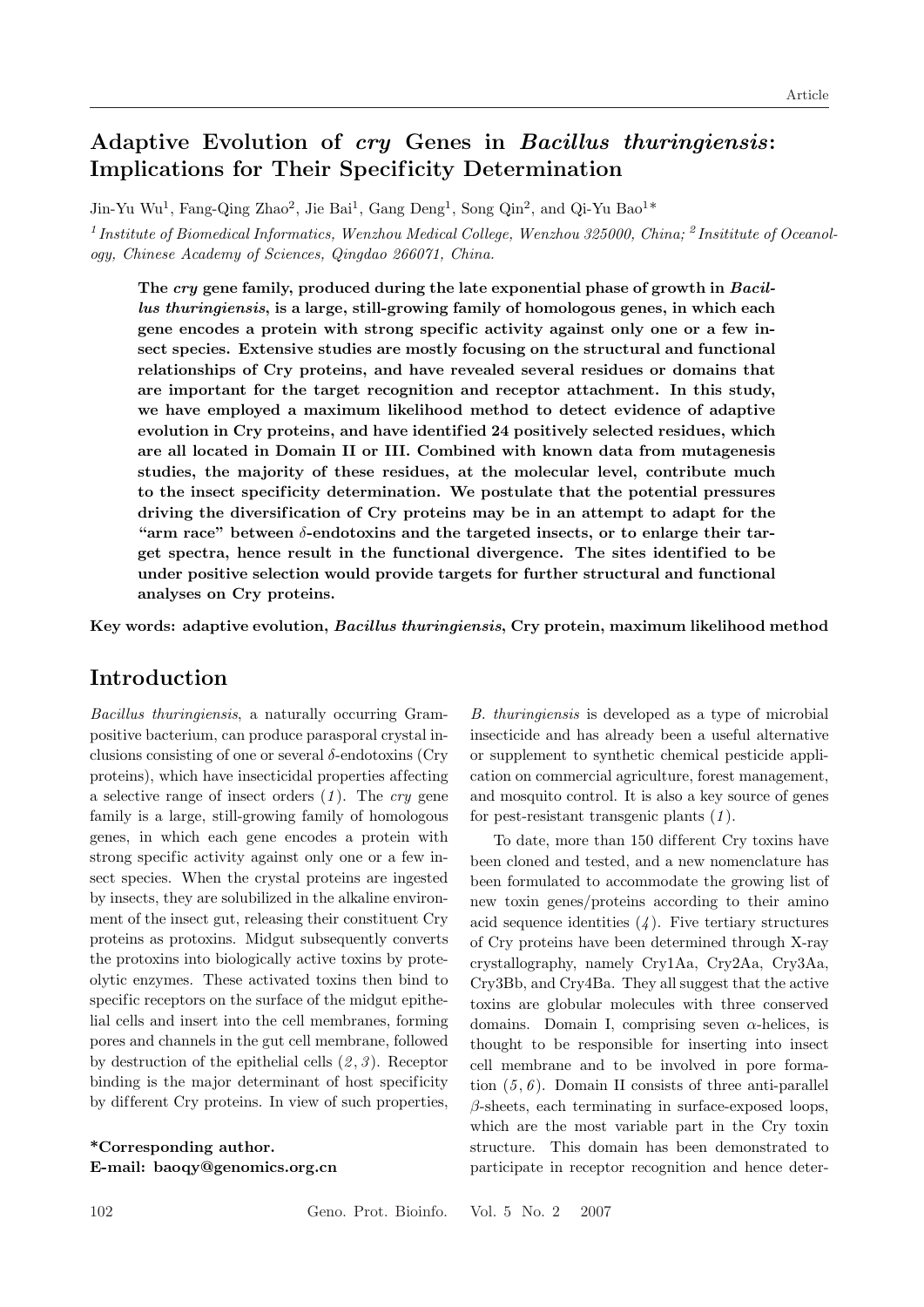mines the insect specificity  $(1, 7)$ . Domain III is made of two anti-parallel  $\beta$ -sheets into  $\beta$ -sandwich structure. The role of Domain III at the molecular level is still unknown, although a variety of mutagenesis experiments have shown that it can also be involved in receptor binding and specificity determination (*8* , *9* ).

In comparison to the extensive studies describing the function and the specificity determination regions, comprehensive evolutionary analyses of the *cry* gene family are rather rare. Positive selection is a phenomenon favoring the retention of mutations that are beneficial to an individual or population, and is thought to be an ephemeral case frequently resulting in the occurrence of a protein with novel function (*10* ). The nonsynonymous to synonymous substitution rate ratio ( $\omega = d_N/d_S$ ) provides a sensitive and ef fective measure of selective pressure at the protein level, with  $\omega$  values  $< 1, = 1$ , and  $> 1$  indicating purifying (negative) selection, neutral evolution, and positive selection, respectively. The specific goal of this study is to identify whether the *cry* gene family has been subjected to positive selection in the process of evolution by using the maximum likelihood models of codon substitution implemented in the PAML package (*11* ). The major advantage of these models is that they can account for variable selective pressures by assuming a statistical distribution of the  $\omega$  ratio among sites (*12* ). Here, the likelihood ratio test (LRT) is utilized for some clades of Cry proteins to study the evolution of the *cry* gene family and elucidate potential factors that drive the diversification of Cry proteins in *B. thuringiensis*. We believe that identification of the selection pressures acting on *cry* genes together with functional and structural data will shed light on their evolution processes and functional implications.

## **Results**

#### **Phylogenetic analysis**

Before carrying out any tests of evolutionary models, we have examined the phylogenetic relationships of dif ferent subfamilies of *cry* genes. The sequence alignment result of 18 Cry proteins in Domains II and III is shown in Figure 1. Phylogenies constructed by neighbor-joining (NJ), minimum evolution (ME), and maximum parsimony (MP) methods exhibited quite similar topologies (data not shown), with high bootstrap value supports  $(> 90\%)$  for each subfamily. Here we just show the phylogenetic tree constructed by the ME method (Figure 2). From this tree, we can see that every subfamily is clustered into one group with a very high degree of sequence similarity and a bootstrap value of 100, indicating that these sequences might have evolved from a common ancestor.

### **Maximum likelihood analysis of positive selection**

The likelihood model analysis of the selection pressures acting on the Cry proteins (see Materials and Methods), which assumes variable selective pressures among sites, provided strong evidence for positive selection (Table 1). The one-ratio model (M0) gives a log likelihood score of −42,707.52, with the estimate  $\omega = 0.247$ . The log likelihood score under the "nearly neutral" model (M1a) is −41,394.82, with parameter estimates  $\omega_0 = 0.128$  and  $\omega_1 = 1.000$ . The "positive" selection" model (M2a) suggests that about 3.7% of the sites are under positive selection with  $\omega_2$  = 2.798. Because M2a is an extension of M1a (neutral), these two models can be compared by using LRT analysis. The test statistic is  $2\Delta \ln L = 49.80$ , with  $p < 0.001$ and degree of freedom  $(df) = 2$ . So M2a provides significantly better fit to the data than M1a. M3 also fits the data significantly better than M0 with  $p < 0.001$  and df = 3. The " $\beta$  and  $\omega$ " model (M8) suggests that about 12.5% of the sites are under positive selection with  $\omega = 1.468$ . We found that M8 fits the data significantly better than M7 ( $2\Delta \ln L = 182.30$ ,  $df = 2, p < 0.001$ . These tests provided significant evidence for the presence of sites under positive selection. To compare and estimate the approximation of dif ferent models to the data, a modified Akaike's Information Criterion (AICc) statistics was calculated from likelihood scores, since likelihood scores are always better for more complex models (*13* ) and AICc takes account of sample size in comparison with traditional AIC (*14* ). Among all candidate models, M3 was the best approximation model to the data. M8 had a lower AICc value and was the second-best approximation model overall.

Sites subjected to positive selection may be involved in important function, so we used the Bayes' theorem to calculate the posterior probabilities of  $\omega$ classes for each site in the site-specific models M2a, M3, and M8. Sites with high probabilities of coming from the class with  $\omega > 1$  are likely to be under positive selection (*15* ). As a result, five codon sites were inferred to be under diversifying positive selection with posterior probabilities  $> 90\%$  by using the Bayes Empirical Bayes (BEB) approach under M2a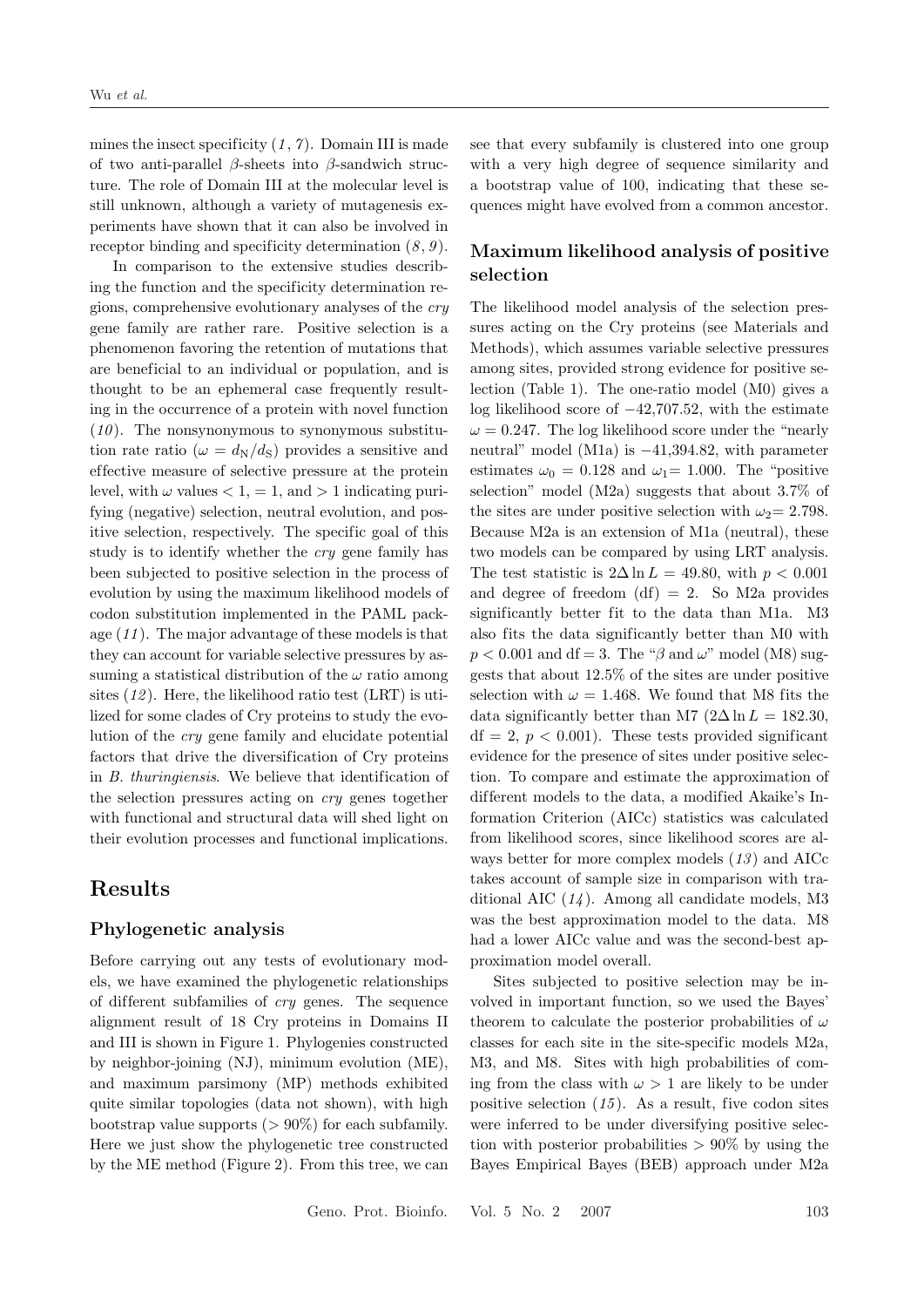

**Fig. 1** Multiple alignment of Domains II and III of 18 Cry proteins. The shading reflects the conservation profile at 60% consensus of amino acids.

(Table 1). The same sites were also identified under the more complex model M8, with 19 extra sites of posterior probabilities  $> 90\%$  (Table 1). Using the Naive Empirical Bayes (NEB) approach under M3, 24 sites with posterior probabilities  $> 90\%$  were identified, with one extra site (385) and one missing site (714) when comparing to M8. Sites inferred to be under positive selection in the best approximation model M3 were mapped onto the tertiary structure of Cry1Aa protein (Figure 3). It is clear that all these positive selection sites are located in Domain II (384, 385, 396, 400, 407, 424, 441, 462, 463, 472, 479, 484, 485, 534, 536, 538, 544, and 547) or Domain III (589, 590, 611, 613, 651, and 711). Moreover, most of them are exposed. Domain II has been demonstrated to participate in the receptor recognition and hence determines insect specificity, while Domain III may

also be involved in receptor binding and specificity determination (*3* ). Therefore, we can compare our predictions of the sites potentially under positive selection with the sites identified to be important from the detailed biochemical and genetic characterizations of Cry proteins.

## **Discussion**

Although insecticidal proteins of *B. thuringiensis* have been widely used in agricultural fields, forest management, and mosquito control for decades, there are several agronomical important insects that are less sensitive to their action. A more serious problem associated with the use of the toxins is the management of resistance development in the target insect pests.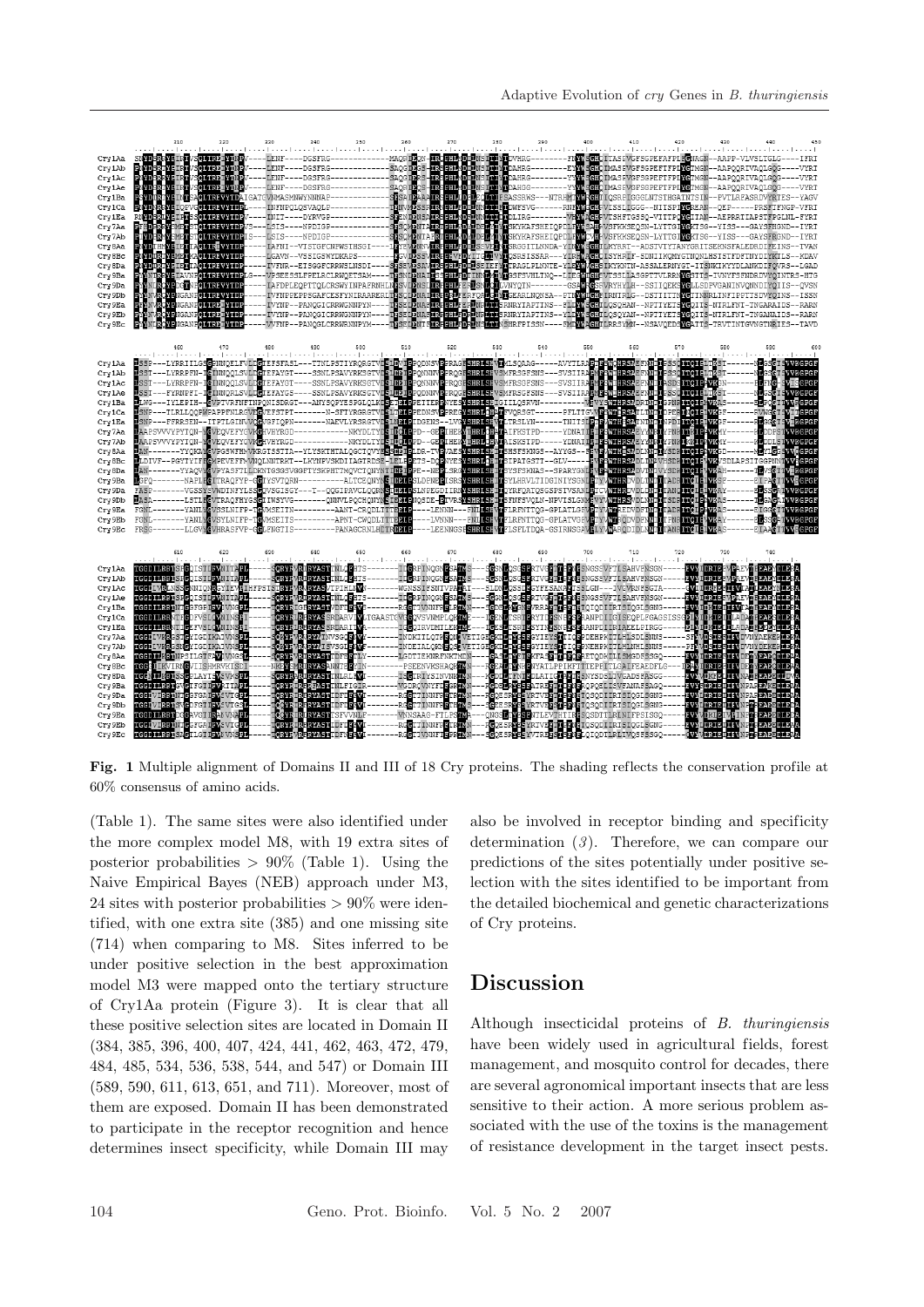

**Fig. 2** Phylogenetic tree of the 18 sequences constructed by the ME method. Numbers under the nodes indicate bootstrap values. Scale bars represent level of amino acid sequence divergence.

| Table 1 Parameter estimates, log likelihood scores, and positively selected sites for the Cry proteins |  |                           |  |  |  |  |
|--------------------------------------------------------------------------------------------------------|--|---------------------------|--|--|--|--|
|                                                                                                        |  | from $B$ . thuringiensis* |  |  |  |  |
|                                                                                                        |  |                           |  |  |  |  |

| Model | Parameter estimate                     | $\ln L$      | $2\Delta \ln L$         | $\rm AICc$ | Positively selected sites<br>$\text{(propability} > 90\%)$ |
|-------|----------------------------------------|--------------|-------------------------|------------|------------------------------------------------------------|
| M0    | $\omega_1 = 0.247$                     | $-42,707.52$ |                         | 85,417.29  | None                                                       |
| M1a   | $p_0 = 0.696, p_1 = 0.304;$            | $-41,394.82$ |                         | 82,794.44  | Not allowed                                                |
|       | $\omega_0 = 0.128, \omega_1 = 1.000$   |              |                         |            |                                                            |
| M2a   | $p_0 = 0.687, p_1 = 0.276,$            | $-41,369.92$ | $(M1a \text{ vs } M2a)$ | 82,750.92  | 400, 463, 472, 534, 538                                    |
|       | $(p_2 = 0.037)$ ;                      |              | 49.80                   |            |                                                            |
|       | $\omega_0 = 0.134, \omega_1 = 1.000,$  |              | (p < 0.001)             |            |                                                            |
|       | $\omega_2 = 2.798$                     |              |                         |            |                                                            |
| M3    | $p_0 = 0.355, p_1 = 0.436, -41,138.80$ |              | $(M0 \text{ vs } M3)$   | 82,292.60  | 384, 385, 396, 400, 407, 424,                              |
|       | $p_2 = 0.209$                          |              | 3,137.44                |            | 441, 462, 463, 472, 479, 484,                              |
|       | $\omega_0 = 0.0459, \omega_1 = 0.259,$ |              | (p < 0.001)             |            | 485, 534, 536, 538, 544, 547,                              |
|       | $\omega_2=4.962$                       |              |                         |            | 589, 590, 611, 613, 651, 711                               |
| M7    | $p = 0.556, q = 1.200$                 | $-41,237.62$ |                         | 82,480.04  | Not allowed                                                |
| M8    | $p_0 = 0.874, p = 0.823,$              | $-41,146.47$ | $(M7 \text{ vs } M8)$   | 82,304.02  | 384, 396, 400, 407, 424, 441,                              |
|       | $q = 2.903, (p_1 = 0.125);$            |              | 182.30                  |            | 462, 463, 472, 479, 484, 485,                              |
|       | $\omega=1.468$                         |              | (p < 0.001)             |            | 534, 536, 538, 544, 547, 589,                              |
|       |                                        |              |                         |            | 590, 611, 613, 651, 711, 714                               |

\*The maximum likelihood estimates showing the presence of positive selection are in boldface. The parameters  $p$  and q describe the shape of the beta distribution of  $\omega$ , and  $p_0$ ,  $p_1$ , and  $p_2$  are the proportions of codons belonging to each category. Proportions that are not free parameters are in parentheses. Sites inferred to be under positive selection with probabilities > 99% are in boldface.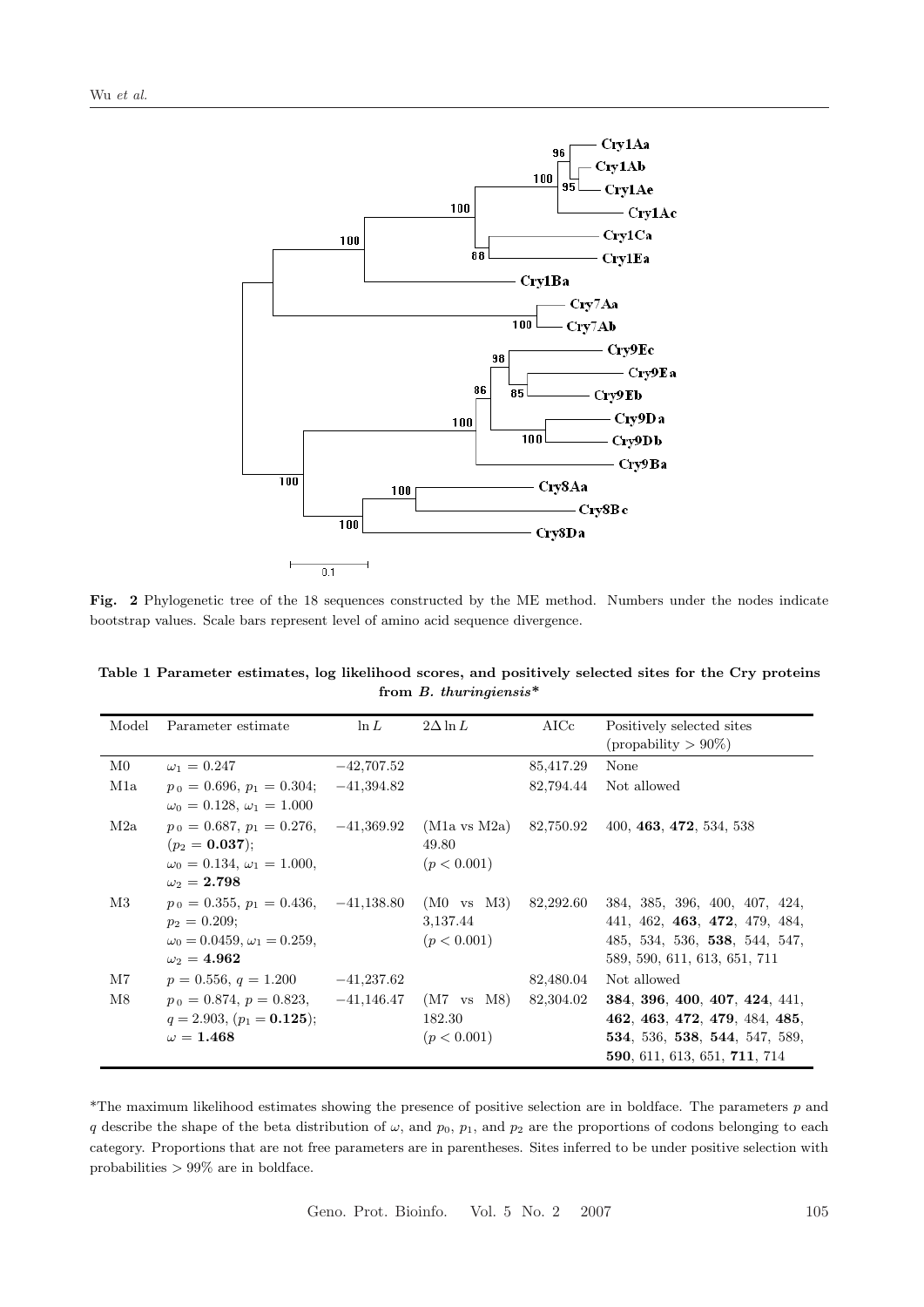

**Fig. 3** Mapping of the residues identified to be under positive selection on the tertiary structure of Cry1Aa protein (PDB code: 1ciy). **A** and **B**: Ribbon diagram of Cry1Aa. **C** and **D**: The molecular surface of Cry1Aa. Sites identified to be under positive selection in the best approximation model M3 with posterior probabilities  $> 90\%$  are shown in blue color. Three loops in Domain II mentioned in the text are shown in red color.

Several strategies are being developed to enhance the efficacy of the toxins, such as developments of hybrid toxins and searches for novel toxin sequences. On the other hand, analysis of the mechanism of toxin/receptor interactions and insect resistance to the toxins can help to develop hybrid toxins or novel toxins with enhanced insecticidal activity or specificity  $(2, 3)$ .

The accuracy and power of the phylogenetic maximum likelihood analysis to detect positive selection has been extensively tested in that they account for variable selective pressures by assuming a statistical distribution of the  $\omega$  ratio among sites. It has been well demonstrated that this approach is fairly reliable (*12* , *16* , *17* ). By analyzing DNA sequences from

18 *cry* genes, the LRT analysis comparing the models M1a vs M2a, M0 vs M3, and M7 vs M8 provided significant evidence that nonsynonymous substitution rates varied widely across sites in the evolution of *cry* genes. Among all candidate models, M3 was the best approximation model to the data according to the AICc analysis  $(14)$ . The sites inferred to be under positive selection by the BEB approach under M8 and by the NEB approach under M3 are almost the same. The only disagreement is that M3 identified one extra site (385) and missed one site (714) when comparing to M8. Though it is suggested that the NEB approach may lead to unreliable posterior probability calculations in small datasets and the BEB approach is more powerful than the NEB approach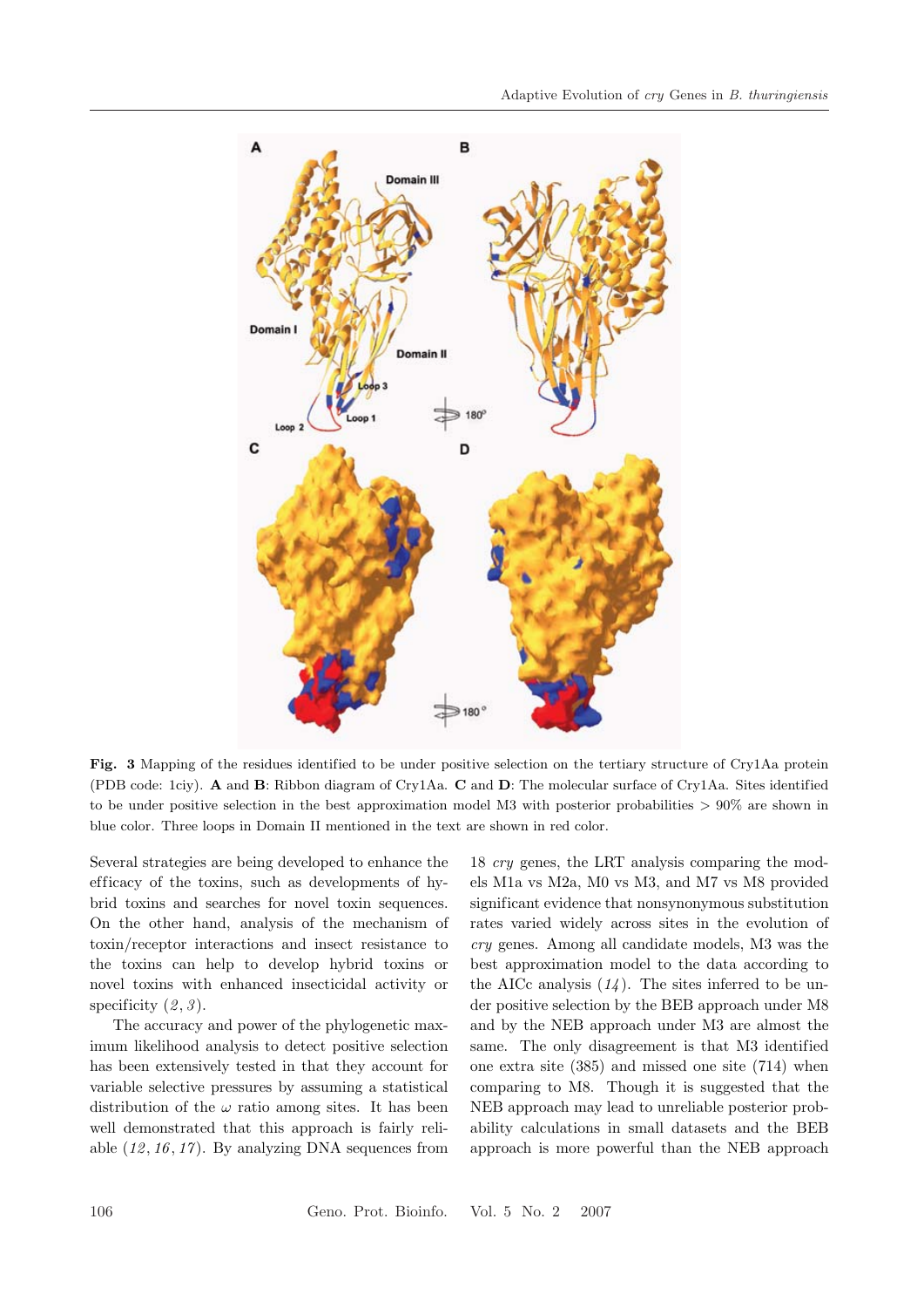(*18* ), both are very powerful for inferring positively selected sites in large datasets. Interestingly, all sites found to be under positive selection in M2a, M3, and M8 are in Domain II or III while no sites were found in Domain I. Moreover, in all the sites identified to be under positive selection, the majority of them are exposed. Surface-exposed loops may be involved in receptor recognition, and therefore selective pressures should lead to its diversification (*19* ).

Domain I of Cry proteins has been shown to play a critical role in membrane insertion and lytic pore formation (*5* ). Phylogenetic analysis on the domain of δ-endotoxins reveals that Domain I is the most conserved among all  $\delta$ -endotoxins  $(2)$ . Most of the mutants in Domain I result in low or no toxicity on the tested insects (*20* ). It is logical to assume that the Cry protein, because of its essential function(s) in the biological system, retains its function intact throughout evolution of organisms despite allowing diversification elsewhere in its structure. Domain II has been considered to play an important role in the function of receptor binding, and the process of receptor binding is mainly contributed to the three surfaceexposed loops  $(3, 6, 7)$ . From Figure 3, we can see that several sites identified as likely to be under positive selection are located in the three surface-exposed loops (site 385 in Loop 1, sites 462, 463, 472, 479 in Loop 2, and sites 534, 536, 538, 544 in Loop 3). Thus, these positively selected sites may be involved in receptor binding and specificity determination. Similarly, Domain III can also function for receptor binding and insect specificity  $(8, 9)$ . Six positively selected sites (589, 590, 611, 613, 651, and 711) are identified to be located in this domain (Table 1 and Figure 3). Aronson *et al* (*21* ) showed that changes of sites 589 and 590 in Cry1Ac protein could result in a significantly decreased toxicity against *Manduca sexta* but less significant ef fect on the *Heliothis virescens* larvae, implying that the two sites must be involved in receptor binding. Maagd *et al* (*22* ) and Herrer *et al* (*9* ) both identified that the amino acid substitutions of sites 611 and 613 in Cry1Ca protein could completely eliminate its activity against *Spodoptera exigua* but no obvious elimination against *M. sexta*, revealing the importance of these residues in determining the specificity of Cry proteins. Experimental evidence does show that the site 651 of Cry1Ac protein might be involved in its initial binding to the receptor (*23* ).

Currently, there is a large number of data from mutagenesis studies available for Cry proteins. The

availability of these resources undoubtedly provides an opportunity for assessing the validity and usefulness of our results. As discussed above, among all the 24 positively selected sites, 14 sites present experimental evidence. Moreover, all results of the experimental data suggested that these residues are involved in receptor binding. Likewise, the remaining 10 residues (residues 384, 396, 400, and 407 adjacent to Loop 1, residue 547 adjacent to Loop 3, and residues 424, 441, 484, 485, and 711) were found to be under positive selection in our study. However, there exists little experimental data about these sites. We expect that these sites may also play an important role in specificity determination and would provide targets for further structural and functional analyses on Cry proteins. However, a problem needs to be addressed is that several previous studies using site-directed mutagenesis analysis showed other certain amino acids in Domains II and III involved in specificity determination, whereas we failed to detect them in our experiment. Since the maximum likelihood method itself has been proved to be extremely powerful, we think that this result may be due to the treatment of the data. The *cry* gene family is a large and heterogeneous family, and aligning some Cry proteins is quite difficult due to low sequence homology combined with many insertions and deletions. Therefore, here we just analyzed with some local clades of 18 sequences to keep genetic divergence reasonably small and keep alignments robust for LRT analysis. When we analyzed with other local clades (data not shown), the evidence for positive selection was also addressed. It is suggested that the positive selection does act on the *cry* gene family. Gram-positive spore-forming entomopathogenic bacteria can produce a large variety of protein toxins to help them invade, infect, and finally kill their hosts, through their actions on the insect midgut (*24* ). In this study, the Cry protein we analyzed is one type of such protein toxins, and there is much evidence that certain Cry protein can involve in binding to the midgut brush-border membrane of specific insects (*8* , *20* ). We here interpret these results as indicating that the potential pressures driving the diversification of Cry proteins may be in an attempt to adapt for the "arm race" between δ-endotoxins and the targeted insects, or to enlarge their target spectra, hence result in the functional divergence among different Cry toxins.

Applying statistical tests of molecular adaptation to nucleotide sequence data can help investigators identify specific amino acid substitutions for fur-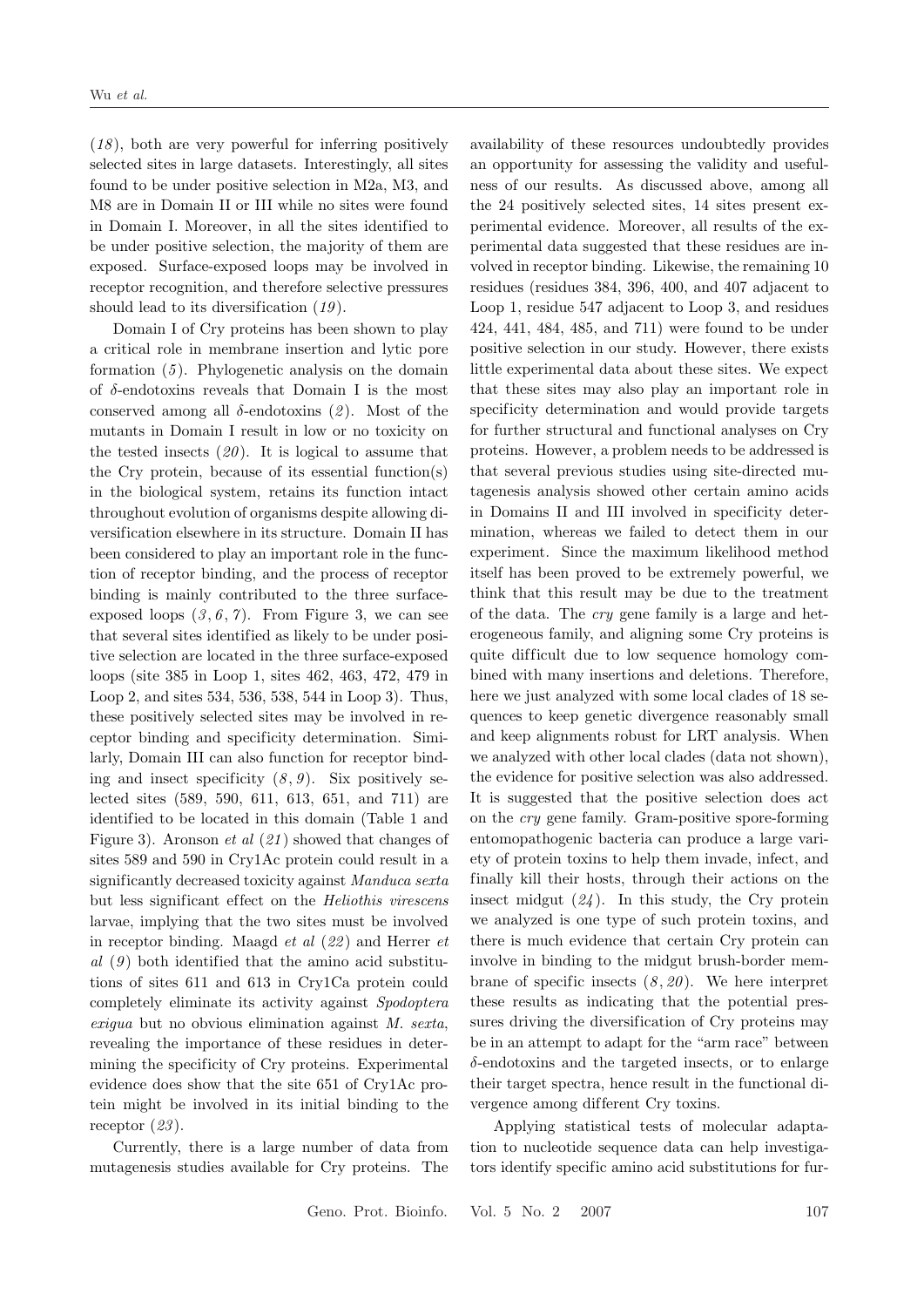ther experiments. We believe that positive selection site identification in well-sampled datasets, combined with structural and functional information, can provide a valuable framework for identifying and studying the evolution mechanism of Cry proteins. Information about the positively selected sites upon Cry proteins can provide valuable insights into the nature of interactions with their receptors. Our analysis suggests that the high divergence in some regions of the proteins may not result from the lack of functional constraint, but rather from the positive selection promoting rapid evolution to their specified targets. The positively selected sites identified here are candidates to test for the functional importance (receptor binding or specificity determination) of Cry proteins.

## **Materials and Methods**

#### **Sequence data and alignment**

Most of the *cry* genes are highly divergent, and it is problematic to align such cases with confidence. For these reasons, we just performed our analyses with local clades of 18 sequences (randomly selected from the subfamilies of Cry1, Cry7, Cry8, and Cry9), which could keep genetic divergence reasonably small and keep alignments robust for LRT analysis. However, the evidence of positive Darwinian selection was also addressed when analyzing other local clades (data not shown). The GenBank accession numbers of the 18 sequences are shown in Table 2. The sequences were first aligned at the amino acid level by using ClustalX (*25* ) with the default settings and then were adjusted manually. The corresponding nucleotide sequence alignment was generated according to the protein sequence alignment (http://bioweb.pasteur.fr/seqanal/ interfaces/protal2dna.html).

### **Phylogeny reconstruction and likelihood ratio test**

The phylogeny of the Cry protoxin sequences was reconstructed from the alignment of amino acid sequences by using methods of ME, NJ in MEGA3 package (*26* ), and MP in Phylip package (*27* ). The reliability of the tree was evaluated by the bootstrap method with 1,000 replications. To analyze the possibility of positive selection acting on specific codons and to infer amino acid sites under positive selection on the Cry proteins, we applied the maximum likeli-

| Sequence     | Accession number |
|--------------|------------------|
| Cry1Ab       | AAA22330         |
| $\rm Cry1Ac$ | AAA22331         |
| $\rm Crv1Ae$ | AAA22410         |
| Cry1Ba       | CAA29898         |
| $\rm Cry1Ca$ | CAA30396         |
| $\rm Crv1Ea$ | CAA37933         |
| Cry7Aa       | A A A 22351      |
| Cry7Ab       | A A A 21120      |
| Cry8Aa       | AAA21117         |
| $\rm Cry8Bc$ | CAD57543         |
| Cry8Da       | <b>BAC07226</b>  |
| Cry9Ba       | CAA52927         |
| $\rm Cry9Da$ | <b>BAA19948</b>  |
| Cry9Db       | AAX78439         |
| $\rm Cry9Ea$ | <b>BAA34908</b>  |
| Cry9Eb       | CAC50780         |
| $\rm Cry9Ec$ | AAC63366         |

**Table 2 Accession numbers of the 18 sequences used in this study**

hood method of Nielsen and Yang (*28* ) implemented in the codeml program from the PAML package (*11* ). Several site-specific models that allow for various  $d_N/d_S$  ratios among sites were used to detect positive selection (*18* , *29* ). In the simplest model (one-ratio model, M0), it is assumed that the  $\omega$  ratio is an average over all the sites. The "nearly neutral" model (M1a) allows for conserved sites where  $0 < \omega < 1$  and completely neutral sites where  $\omega = 1$ . The "positive" selection" model (M2a) adds a third class to M1a in which  $\omega > 1$ . Model M3 (discrete) has three classes with proportions  $p_0$ ,  $p_1$ , and  $p_2$  as well as  $\omega_0$ ,  $\omega_1$ , and  $\omega_2$  values estimated from the data. Model M7  $(\beta)$  assumes a beta distribution over the interval  $(0,$ 1) and therefore does not allow for sites with  $\omega > 1$ , providing a flexible null hypothesis for testing positive selection. Model M8 ( $\beta$  and  $\omega$ ) adds an extra class of sites to M7, so that a proportion  $p_0$  of sites comes from the  $\beta$  distribution B $(p, q)$  and the remaining sites  $(p_1 = 1 - p_0)$  have a  $\omega$  ratio estimated from the data that can be greater than 1. LRT analyses were conducted to compare M1a with M2a, M0 with M3, and M7 with M8, respectively. The level of significance is calculated as twice the dif ference of the likelihood scores  $(2\Delta \ln L)$  estimated by each model, and the null distribution of these results can be approximated by  $\chi^2$  distribution with the number of degrees of freedom calculated as the difference in the number of estimated parameters between models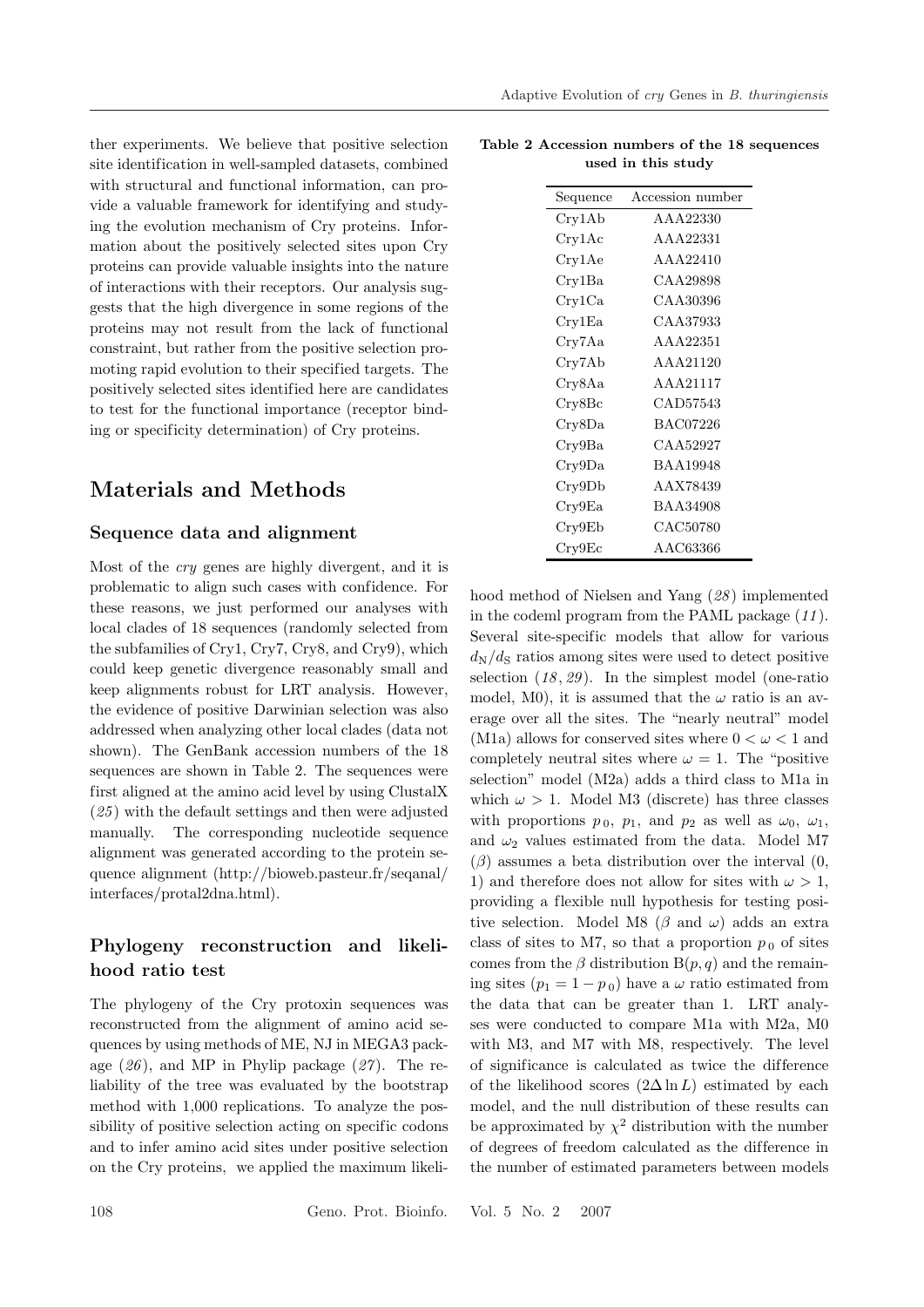(*15* ). Only models M2a, M3, and M8 can detect sites under positive selection. The AICc analysis was used to the non-nested models (*14* ). It is indicated that AICc has more advantages than traditional AIC since it considers the sample size that may influence the calculation result of  $d_N$  and  $d_S$  (14, 30). Then, in order to identify which sites potentially belong to the positively selected class identified by M2a and M8, the parameter estimates from these models were used to calculate the posterior probabilities that an amino acid site belongs to a particular  $\omega$  site class by using the BEB approach (*18* ). For M3, the NEB approach was used to identify the sites under positive selection because no BEB approach was implemented. Sites with a high probability of coming from the class with  $\omega > 1$  are likely to be under positive selection. In order to establish the relevance of these findings to the tertiary structure of Cry proteins, we used the tertiary structure of Cry1Aa protein (PDB code: 1ciy) as a working model to plot the positively selected sites with the posterior probabilities  $> 90\%$  in the best approximation model according to the AICc analysis. The plotting procession was performed by the Swiss-PdbViewer (*31* ).

## **Acknowledgements**

We thank colleagues in Beijing Institute of Genomics, Chinese Academy of Sciences for helpful discussions. This work was supported by the National Natural Science Foundation of China (No. 30571009).

#### **Authors' contributions**

JYW participated in the design of the study, performed the analysis, and drafted the manuscript. FQZ conceived the study and helped to draft the manuscript. JB helped to analyze the data and SQ provided useful suggestions to the manuscript. QYB participated in its design, helped to draft the manuscript, and supervised the whole project. All authors read and approved the final manuscript.

#### **Competing interests**

The authors have declared that no competing interests exist.

### **References**

1. Höfte, H. and Whiteley, H.R. 1989. Insecticidal crys-

tal proteins of *Bacillus thuringiensis*. *Microbiol. Rev.* 53: 242-255.

- 2. Bravo, A. 1997. Phylogenetic relationships of *Bacillus thuringiensis* delta-endotoxin family proteins and their functional domains. *J. Bacteriol.* 179: 2793-2801.
- 3. Schnepf, E., *et al.* 1998. *Bacillus thuringiensis* and its pesticidal crystal proteins. *Microbiol. Mol. Biol. Rev.* 62: 775-806.
- 4. Crickmore, N., *et al.* 1998. Revision of the nomenclature for the *Bacillus thuringiensis* pesticidal crystal proteins. *Microbiol. Mol. Biol. Rev.* 62: 807-813.
- 5. Boonserm, P., *et al.* 2005. Crystal structure of the mosquito-larvicidal toxin Cry4Ba and its biological implications. *J. Mol. Biol.* 348: 363-382.
- 6. Smedley, D.P. and Ellar, D.J. 1996. Mutagenesis of three surface-exposed loops of a *Bacillus thuringiensis* insecticidal toxin reveals residues important for toxicity, receptor recognition and possibly membrane insertion. *Microbiology* 142: 1617-1624.
- 7. Tuntitippawan, T., *et al.* 2005. Targeted mutagenesis of loop residues in the receptor-binding domain of the *Bacillus thuringiensis* Cry4Ba toxin affects larvicidal activity. *FEMS Microbiol. Lett.* 242: 325-332.
- 8. de Maagd, R.A., *et al.* 1999. Domain III of the *Bacillus thuringiensis* delta-endotoxin Cry1Ac is involved in binding to *Manduca sexta* brush border membranes and to its purified aminopeptidase N. *Mol. Microbiol.* 31: 463-471.
- 9. Herrero, S., *et al.* 2004. Mutations in the *Bacillus thuringiensis* Cry1Ca toxin demonstrate the role of domains II and III in specificity towards *Spodoptera exigua* larvae. *J. Biochem.* 384: 507-513.
- 10. Creevey, C.J. and McInerney, J.O. 2002. An algorithm for detecting directional and non-directional positive selection, neutrality and negative selection in protein coding DNA sequences. *Gene* 300: 43-51.
- 11. Yang, Z. 1997. PAML: a program for package for phylogenetic analysis by maximum likelihood. *Comput. Appl. Biosci.* 13: 555-556.
- 12. Wong, W.S., *et al.* 2004. Accuracy and power of statistical methods for detecting adaptive evolution in protein coding sequences and for identifying positively selected sites. *Genetics* 168: 1041-1051.
- 13. Akaike, H. 1974. A new look at the statistical model identification. *IEEE Trans. Autom. Control* 19: 716- 723.
- 14. Zhang, Z., *et al.* 2006. KaKs Calculator: calculating Ka and Ks through model selection and model averaging. *Genomics Proteomics Bioinformatics* 4: 259-263.
- 15. Yang, Z. and Bielawski, J.P. 2000. Statistical methods for detecting molecular adaptation. *Trends Ecol. Evol.* 15: 496-503.
- 16. Aagaard, J.E. and Phillips, P. 2005. Accuracy and power of the likelihood ratio test for comparing evolutionary rates among genes. *J. Mol. Evol.* 60: 426-433.

Geno. Prot. Bioinfo. Vol. 5 No. 2 2007 109